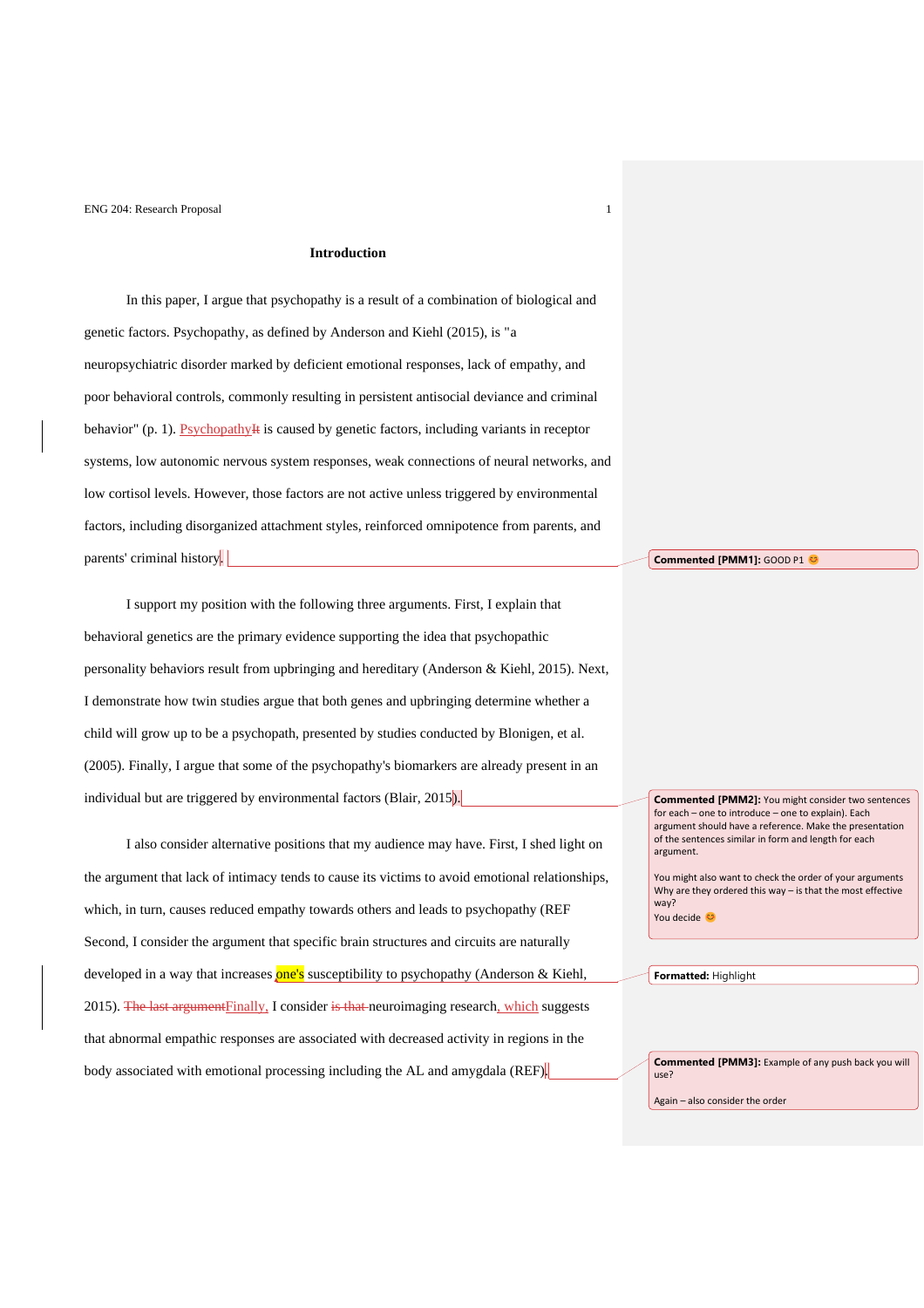This paper is important because there has been a global disputemuch debate about how psychopathic traits and tendencies result from either biological, environmental factors, or both. My paper will help psychiatrists better deal with psychopathic tendencies from childhood before a person with harmful psychopathic traits is out in the world formulating a plan to harm people in their surroundings. This paper will may also help parents track their children's behavioral patterns early on to combat issues that stem from psychopaths, as most of them turn out to be convicted criminals and pathological liars with more bad than good to offer. With the knowledge of what leads to those psychopathic tendencies, authorized personnel can help those who grew up with those psychopathic traits and decrease the criminality rate significantly.

# **Discussion of Sources**

#### **Source 1**

Frazier, A., Ferreira, P. A., & Gonzales, J. E. (2019). Born this way? A review of neurobiological and environmental evidence for the etiology of psychopathy. *Personality Neuroscience, 2*, 1-16.

This journal article is a credible article written by researchers and professors in the field with multiple other relevant publications and achievements. It presents the genetic and neurobiological differences to explain their influence on the onset of psychopathy and its severity. The article aims to collect and consider etiological evidence from multiple research studies on neurobiological differences and genetic factors in psychopathy. In addition, it sets its sights on evaluating findings from other relevant biological structures to strengthen its argument. This article will help me support my argument in the paragraph about the extent to which the biological and genetic factors influence the onset of psychopathy and its severity. Furthermore, I will use it to synthesize another source about the effects of genes on the onset of psychopathy. From my perspective, I liked the article as I found it very easy to read and follow along because there was a clear outline of what is to come. Furthermore, I believe it covered many sides to consider while thinking about this topic. It will also help me while

**Commented [PMM4]:** Well THEY are professionals So – not sure if they'll read the paper

Is there anyone else who might read this paper that WOULD

learn something?

**Commented [PMM5]:** Yes – this is one group

**Commented [PMM6]:** Probably also helps people with misconceptions

Suggest you end the body section with recommendations? Which you might BRIEFLY introduce here?

GREAT start! €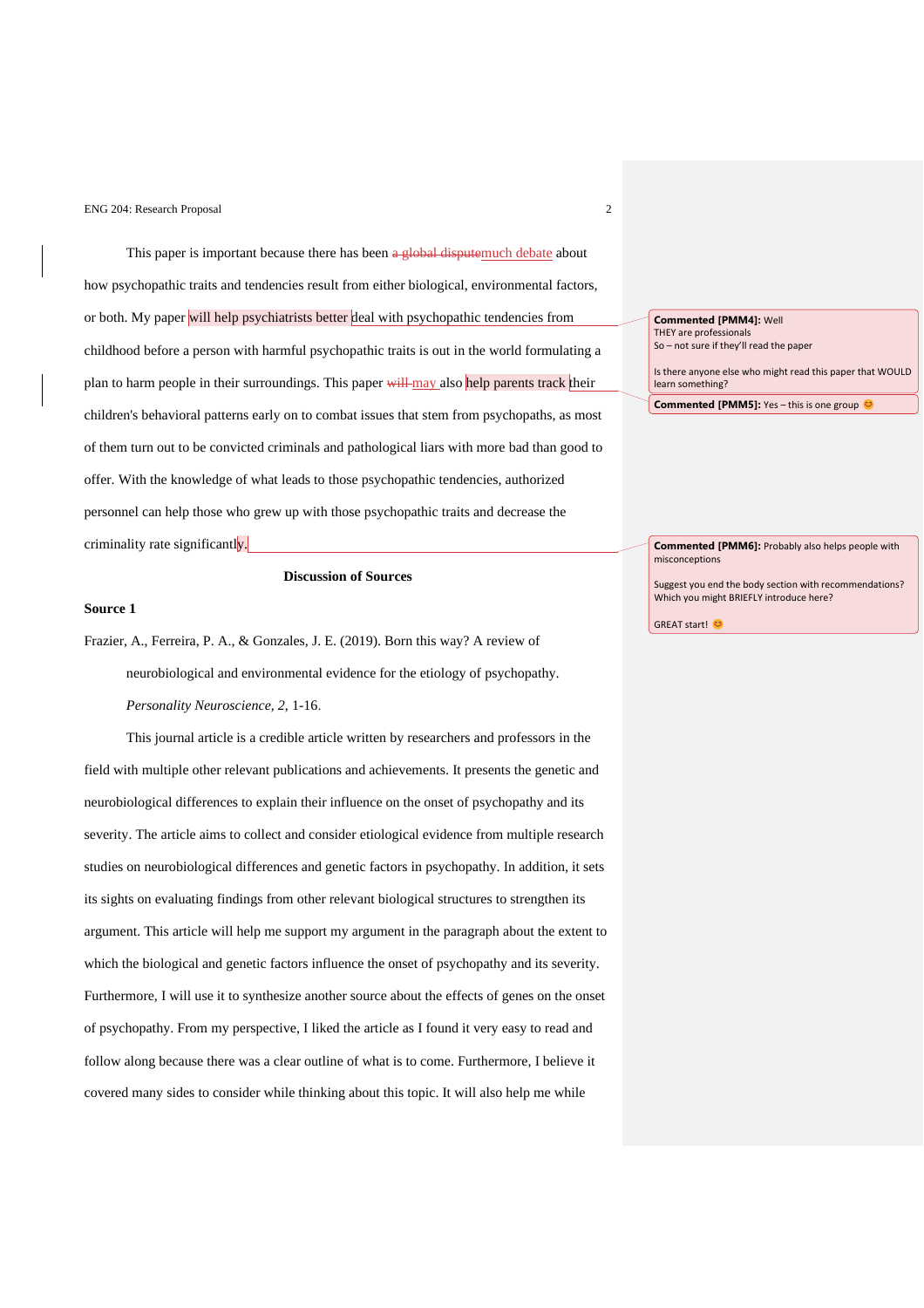researching as it will give me an idea of what I need to look for to strengthen my research further.

#### **Source 2**

Blair, R. J. R., (2013). Psychopathy: Cognitive and neural dysfunction. *Dialogues in Clinical Neuroscience, 15*, 181-90.

This article is a credible journal article written by a member of the center for Neurobehavioral research. He also has an h-index of 105 which adds to his reliability and expertise. Mainly, the article evaluates evidence from individuals with psychopathy concerning the main cognitive explanations of the condition that emphasize either a primary attention or emotion deficit. Furthermore, it analyzes evidence on the neurology of this illness by examining brain scans such as fMRIs and sMRIs and comparing them. Therefore, the article concludes that there were available precise biomarkers of psychopathy in an individual as per the brain scans of the amygdala. I will use this article to support the counter argument that genetics is the main reason for psychopathy because the precise biomarkers of psychopathy are concentrated in the amygdala. It will also help me connect neurology, biology, and psychopathy to support the counter argument mentioned previously. I found this article interesting because it was brief and right to the point, and it did not include a lot of boring statistics and tables. Finally, this article also had secondary reviews that included related information, which will also help me expand my research.

#### **Source 3**

Anderson, N. E. & Kiehl, K. A. (2015). Psychopathy: Developmental perspectives and their implications for treatment. *Restorative Neurology and Neuroscience, 32*, 103-117.

This journal article is written by Anderson and Kiehl, both professors and researchers in neuroscience and psychopathy. It is considered credible as it is published in a journal, Restorative Neurology and Neuroscience, that only accounts for scholarly articles discussing neurology, plasticity, and brain neuroscience. The article examines modern-day neuropsychiatric and neuroimaging data which contributes to the brain structures affected by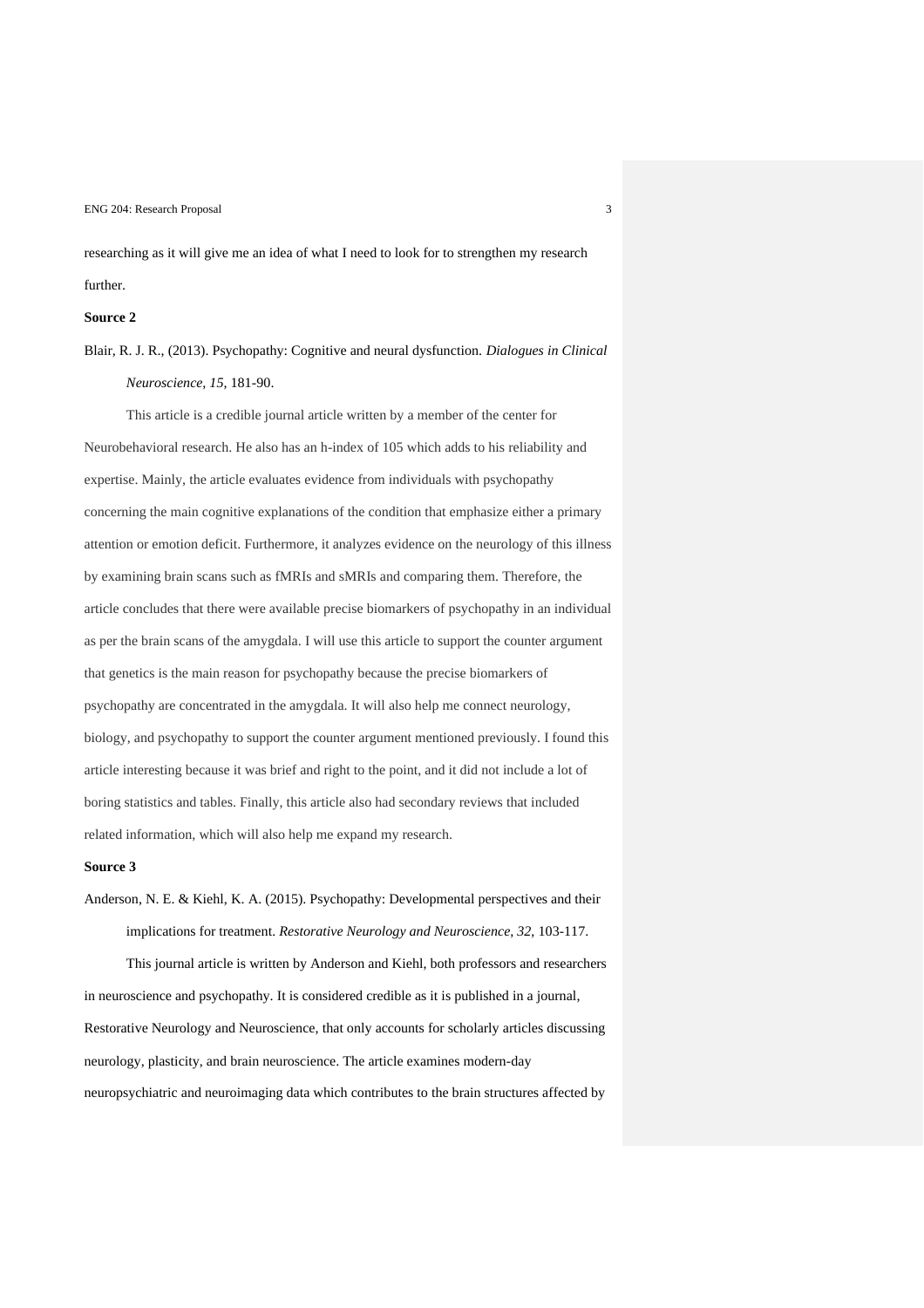psychopathy. Then, the data collected is utilized to assess comprehensive knowledge of psychopathy's development path. Therefore, it concludes that the developmental route of psychopathy appears to originate very early, having a negative influence on one's control of their reality and one's capacity to acquire appropriate social behaviors, frequently leading to patterns of antisocial misbehavior. I will use this article to support one of my counterarguments and as a source to define psychopathy. It includes information about which brain structures and pathways cause the onset of psychopathy. Therefore, it will be of great benefit as evidence to support my second counterargument where I mention the biological factors' prevalence in the onset of psychopathy. I was not too fond of this article because it is not as organized as expected. It mentions all information in various sections of the paper, making it overwhelming to readers.

#### **Source 4**

Hicks, B. M., Carlson, M. D., Blonigen, D. M., Patrick, C. J., Iacono, W. G., & MGue, M. (2012). Psychopathic personality traits and environmental contexts: Differential correlates, gender differences, and genetic mediation*. Personality Disorders, 3,* 209- 227.

This journal article is published by a renowned journal, Personality Disorders Journal, which publishes a variety of cutting-edge research on psychopathology and related personality disorders. The authors of the article include Brian M. Hicks, a professor in the Department of Psychiatry at the University of Michigan. The article acknowledges the two types of psychopathy, primary psychopathy (effective interpersonal psychopathy) and secondary psychopathy (social deviance psychopathy), and what each type is characterized by. These characteristics have been tested by examining the behaviors of a large twin sample and their responses to a Multidimensional Personality Questionnaire (MPQ). Therefore, the article concludes that there is a strong correlation between psychopathy and environmental risk factors that extend to biological and genetic links in an individual. Consequently, it associates the onset of psychopathy with both environmental and biological factors. I will use **Commented [PMM7]:** Lucky for them I didn't review it!

C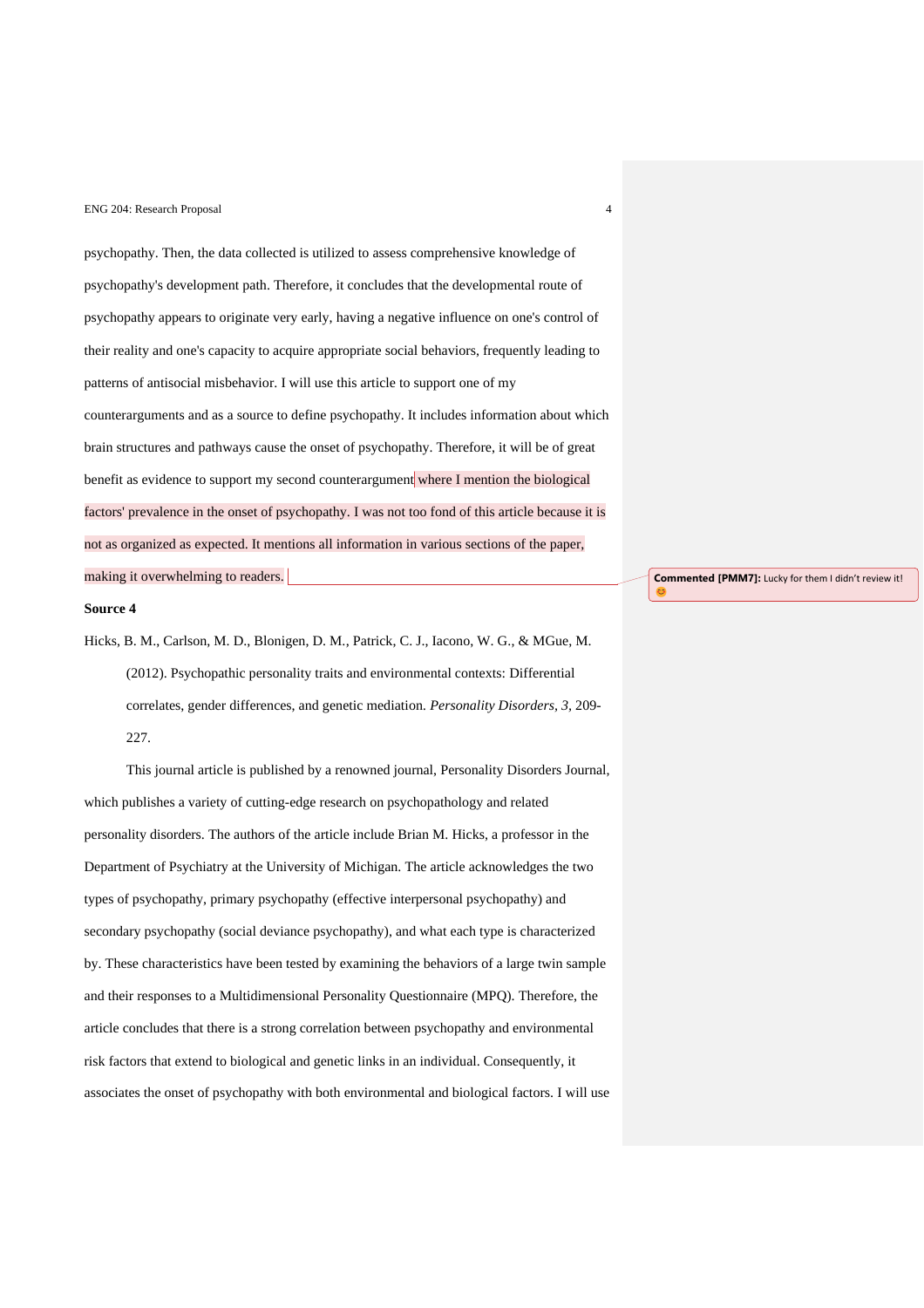this article to support my second argument about twin studies suggesting that genetics and upbringing determine whether individuals develop psychopathy. It will help support my claim by examining twins' behaviors with multiple tests that equip the authors with a reliable primary source of evidence for their claims. This article is notable because it uses various tests that are easy to understand by nonscientists. It also provides clear explanations and results about what had taken place in the test.

#### **Source 5**

Anderson, N. E. & Kiehl, K. A. (2015). Psychopathy & aggression: When paralimbic dysfunction leads to violence. *Current Topics in Behavioral Neurosciences, 17,* 369- 393.

This article is published by the Current Topics in Behavioral Neurosciences Journal, which provides comprehensive discussions of the most important areas of behavioral neuroscience research written by leading global authorities. The authors of this article, including Kent A. Kiehl, a researcher in multiple renowned global research institutions, including Mind Research Network. This article assesses a distinct trait, aggression, of psychopaths in depth. It provides an immaculate description of psychopathic brain abnormalities connected to adverse behavioral outcomes, including aggression. As evidence suggests, psychopaths are equipped with reduced brain activity in regions of the brain responsible for incorporating emotional reactions into higher cognitive functions. I will use this article to support my argument that behavioral studies, including aggression studies, suggest that psychopathy results from upbringing and heredity. It will help me support my argument by providing various aspects of how psychopathy can stem from biological and environmental factors. I liked this article as it is very informative about multiple aspects of the issue. It covers a wide range of personality traits that could be relatable to the readers and examines them in terms of psychopathy.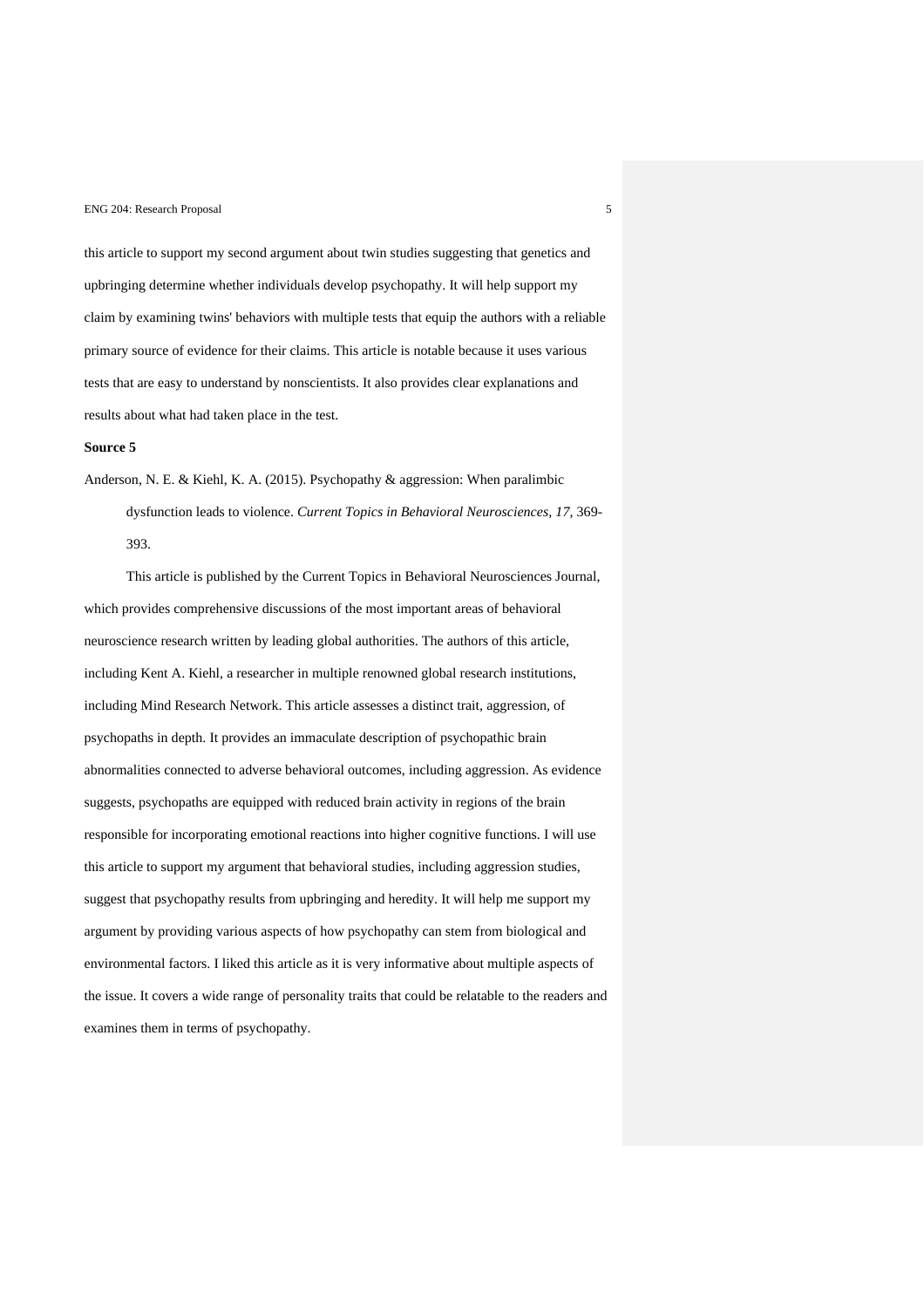# **Source 6**

Blair, R. J. J. (2013). The neurobiology of psychopathic traits in youths. *Nature Reviews Neuroscience, 14,* 786-799.

This article is published in the Nature Reviews Journal, a part of the Nature Journal portfolio, the leading international weekly journal of science since the 1800s. It is written by R. James J. Blair, a member of the National Institute of Mental Health. This article examines the root of psychopathy under the Antisocial Personality Disorder (ASPD) spectrum. It assesses the childhood behavior of adults as it includes genetic and environmental factors which contribute to the abnormalities of neural networks in the brain. Therefore, adverse characteristics develop, interfering with daily functioning and socializing. I will use this article to support my argument about the presence of psychopathy's biomarkers in psychopathic children but being activated and enhanced by environmental factors. It will help me support my claim since it examines childhood behavior in relation to their genetic structures. I liked this article because it discusses childhood behaviors which are intriguing to me. Its sections' organization and minimum hard-to-understand tables and statistics stand out. **Source 7**

Blonigen, D. M., Hicks, B. M., Krueger, R. F., Patrick, C. J., & Iacono, W. G. (2005). Psychopathic personality traits: Heritability and genetic overlap with internalizing and externalizing psychopathology. *Psychological Medicine, 35,* 637-648.

This article is published by Psychological Medicine, a leading global journal in the field of psychiatry, clinical psychology, and related fields. The authors of this article include Robert F. Krueger, a Hathaway Distinguished Professor of Clinical Psychology and a Distinguished McKnight University Professor in the Department of Psychology known for his research on psychopathology and personality psychopathology. The article explains a study conducted by the authors to examine the genetic and environmental factors that contribute to psychopathy. The experiment included a sample of female and male twins who were asked in questionnaires. The data collected was utilized to formulate conclusions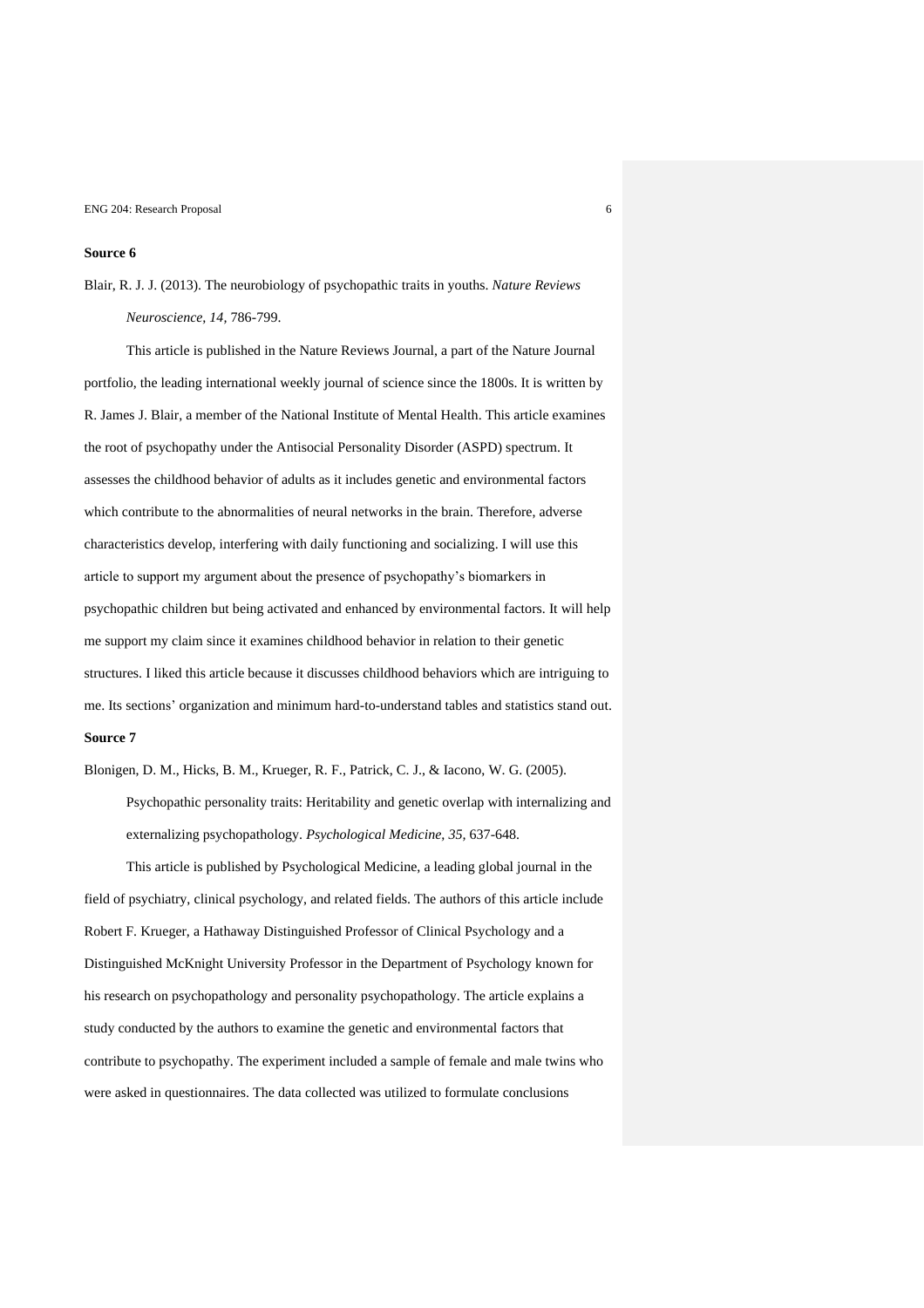regarding the overlap between biology and environmental factors influencing psychopathy in individuals. I will use this article to refute my first counterargument as it mentions the power of environmental factors rather than the combination of both in the onset of psychopathy. It will help me support my argument by explaining a fair amount of biological and environmental factors of psychopathy. I liked that this article included a summary of the study, its methods, and its results at the beginning of the article. This technique is helpful as it makes it easier to read and follow as one progresses through the article.

#### **Outline**

# **Section 1: Introduction**

Par. 1: Thesis + background for biological and environmental factors influencing the onset of psychopathy.

- 1. In this paper, I argue that + [psychopathy results from a combination of both biological and environmental factors].
- 2. What is psychopathy?
- 3. What are the biological causes of psychopathy?
- 4. What are the environmental causes of psychopathy?

# Par. 2: Supporting Arguments

- 1. Behavioral genetics is the primary evidence supporting the idea that psychopathic personality behaviors result from upbringing and genetics.
- 2. Twin studies suggest that both genes and upbringing determine whether a child will grow up to be a psychopath.
- 3. Some of psychopathy's biomarkers are already present in an individual but are triggered by environmental factors.

**Commented [PMM8]: Annotated Bibliographies** Some really excellent work here. Now – see Chapter 10

Following the advice there for your first draft … You need to copy and paste all the relevant information to each of your arguments (or counter arguments or background or wherever it's relevant).

That is – use your responses for Question 3 to move the important information you provided in your responses to Question 2.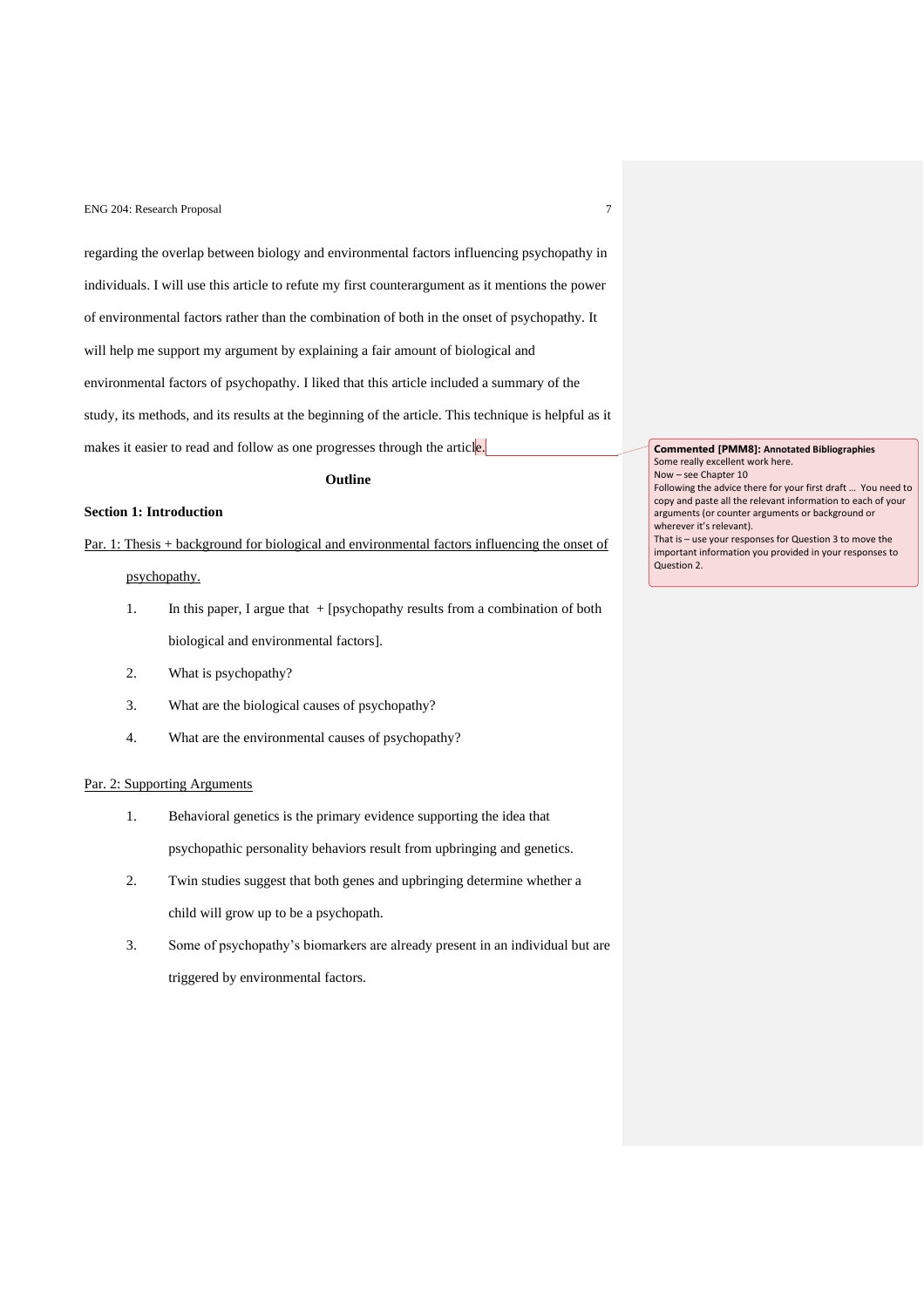## Par. 3: Counter Arguments

- 1. Lack of intimacy tends to cause its victims to avoid emotional relationships, which, in turn, causes reduced empathy towards others and leads to psychopathy.
- 2. Specific brain structures and circuits are naturally developed in a way that increases one's susceptibility to psychopathy.
- 3. Neuroimaging research suggests that abnormal empathetic responses are associated with decreased activity in regions in the body associated with emotional processing including the AL and amygdala.

# Par. 4: Importance (who cares?)

- 1. This paper is important because there has been a global dispute about how psychopathic traits and tendencies result from either biological, environmental factors, or both.
- 2. My paper will help psychiatrists better deal with psychopathic tendencies from childhood before a person with harmful psychopathic traits is out in the world formulating a plan to harm people in their surroundings.
- 3. If audience did not listen to my paper, psychiatrists will not be able to understand psychopaths which will potentially increase crime rates as violent psychopaths are not dealt with.

# **Section 2: Body Paragraph**

### Supporting Arguments

- Argument 1: Behavioral genetics is the primary evidence supporting the idea that psychopathic personality behaviors result from upbringing and genetics.
	- i. What are examples of psychopathic personality behaviors?
	- ii. What biological factors cause psychopathic personality behaviors?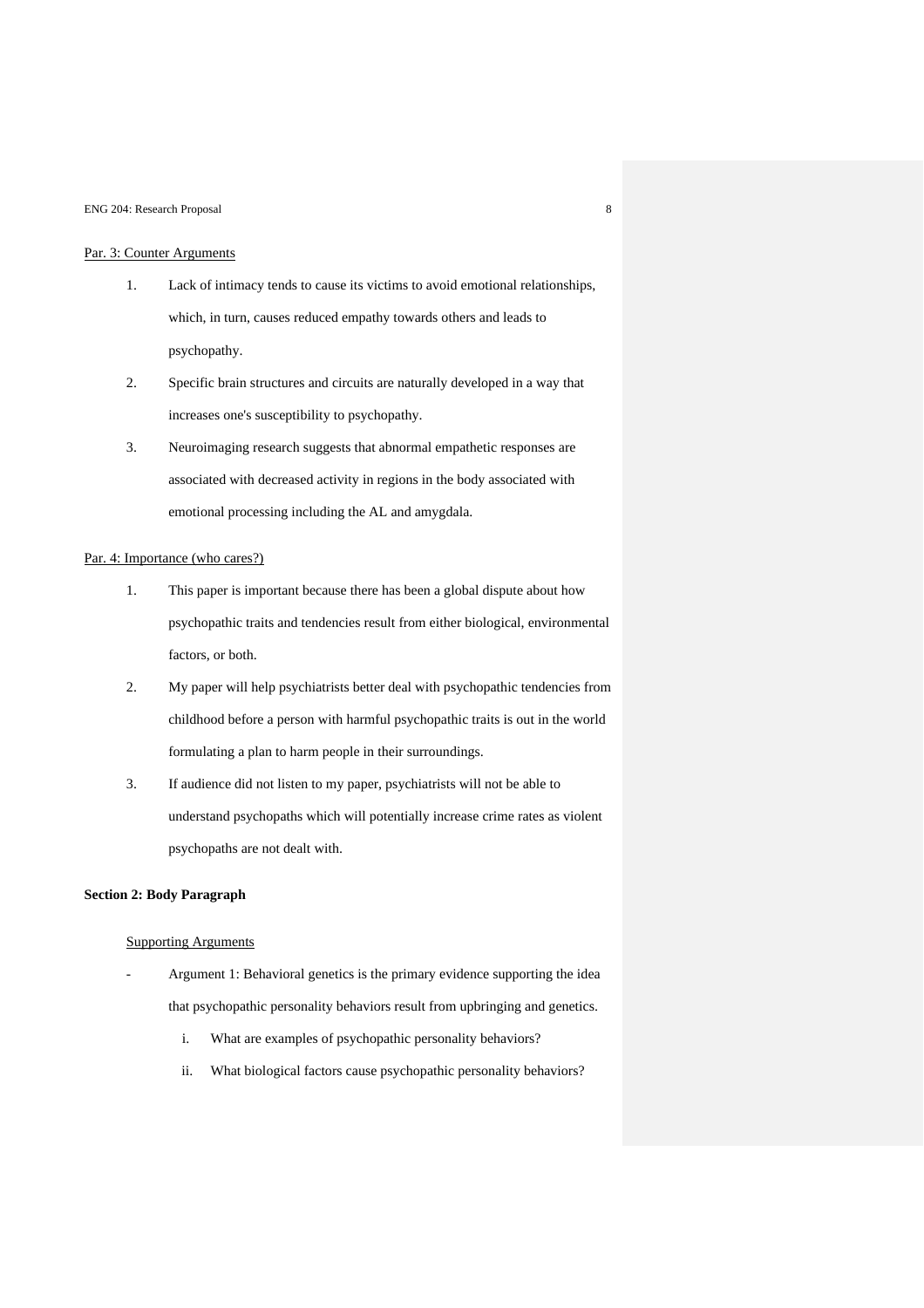- iii. What environmental factors cause psychopathic personality behaviors?
- iv. What are the conclusions of behavioral genetics regarding this topic?
- Argument 2: Twin studies suggest that both genes and upbringing determine whether a child will grow up to be a psychopath.
	- i. How are twins the perfect candidate for this type of studies?
	- ii. How are genes crucial for the onset of psychopathy?
	- iii. What are examples of environmental factors that could be present in separated twins lives and influence the onset of psychopathy?
	- iv. How are genes and environmental factors related in the case of twins.
- Argument 3: Some of psychopathy's biomarkers are already present in an individual but are triggered by environmental factors.
	- i. What are some of psychopathy's biomarkers?
	- ii. How do environmental factors trigger biological factors?
	- iii. What are some examples of inactive genetic factors that are triggered by environmental factors?

### Counter Arguments

Counter Argument 1: Lack of intimacy tends to cause its victims to avoid emotional relationships, which, in turn, causes reduced empathy towards others and leads to psychopathy.

- i. What are the possible causes of lack of intimacy?
- ii. How is lack of intimacy related to avoiding relationships in the future?
- iii. How does reduced empathy stem from a lack of intimacy?
- iv. Relation between lack of intimacy in childhood and psychopathy? (Add statistics).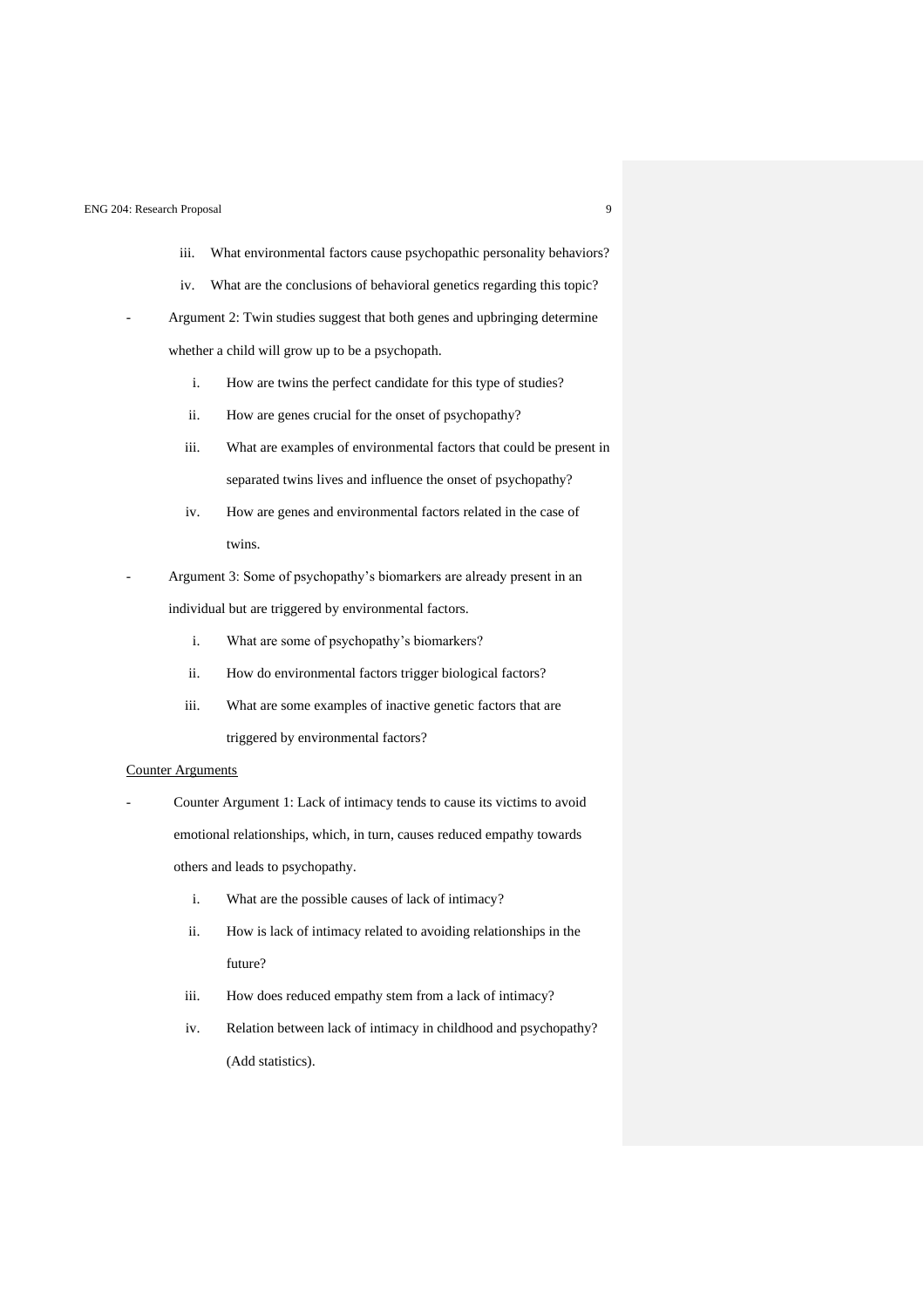- Counter Argument 2: Specific brain structures and circuits naturally exist to increase one's susceptibility to psychopathy.
	- i. What are brain structures in an individual that cause psychopathy?
	- ii. In what state of activity and during what stage of the brain structures' existence does one's susceptibility of psychopathy increase when they have these brain structures?
	- iii. How does the activity of those brain structure influence the onset of psychopathy?

- Counter Argument 3: Neuroimaging research suggests that abnormal empathic responses are associated with decreased activity in regions in the body associated with emotional processing including the AL and amygdala.

- i. What are the research studies conducted on this? Provide examples.
- ii. How are empathic responses associated with decreased activity in brain structures related to emotional responses?
- iii. How are decreased activity in those brain regions affecting one's body?

### Refutations/Rebuttals/Acknowledgements (RRA):

- 1. Rebut by presenting limitations of the counter argument #1 as this cause of psychopathy is a cause that comes hand in hand with biological factors to influence the onset of psychopathy.
- 2. For counter argument #2, rebut by using an article which explains the power of environmental factors when it comes to the development of psychopathic traits.
- 3. For counterargument #3, I will provide evidence from an article by Frazier, Ferreira, & Gonzales (2019) suggesting that environmental factors are associated with the biological factors so biological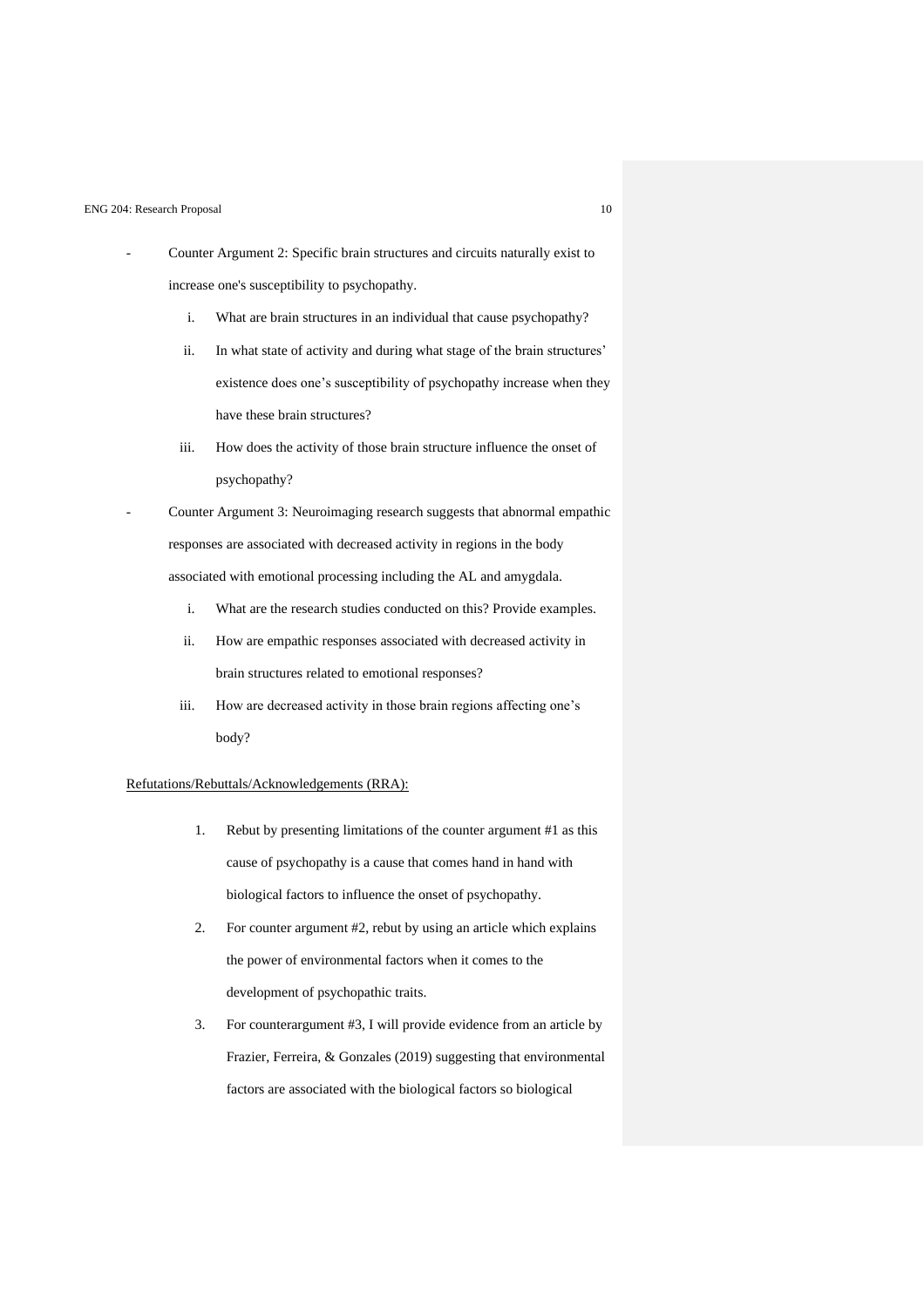factors cannot work on its own to influence the onset of

psychopathy.

# **Section 3: Conclusion**

The professor said leave this for now until we have read Chapter 15.

### **References**

- Anderson, N. E. & Kiehl, K. A. (2015). Psychopathy & aggression: When paralimbic dysfunction leads to violence. *Current Topics in Behavioral Neurosciences, 17,* 369- 393. [https://doi.org/10.1007/7854\\_2013\\_257](https://doi.org/10.1007/7854_2013_257)
- Anderson, N. E. & Kiehl, K. A. (2015). Psychopathy: Developmental perspectives and their implications for treatment. *Restorative Neurology and Neuroscience, 32*, 103-117. <https://doi.org/10.3233/RNN-139001>
- Blair, R. J. J. (2013). The neurobiology of psychopathic traits in youths. *Nature Reviews Neuroscience, 14,* 786-799.<https://doi.org/10.1038/nrn3577>
- Blair, R. J. R., (2013). Psychopathy: Cognitive and neural dysfunction. *Dialogues in Clinical Neuroscience, 15*, 181-90. <https://doi.org/10.31887/DCNS.2013.15.2/rblair>
- Blonigen, D. M., Hicks, B. M., Krueger, R. F., Patrick, C. J., & Iacono, W. G. (2005). Psychopathic personality traits: Heritability and genetic overlap with internalizing and externalizing psychopathology. *Psychological Medicine, 35,* 637-648. <https://doi.org/10.1017/s0033291704004180>
- Frazier, A., Ferreira, P. A., & Gonzales, J. E. (2019). Born this way? A review of neurobiological and environmental evidence for the etiology of psychopathy. *Personality Neuroscience, 2*, 1-16.<https://doi.org/10.1017/pen.2019.7>
- Hare, R. D. (1996). Psychopathy and antisocial personality disorder: A case of diagnostic confusion. *Psychiatric Times, 13,* 39-40. [https://www.psychiatrictimes.com/view/](https://www.psychiatrictimes.com/view/%20psychopathy-and-antisocial-personality-disorder-case-diagnostic-confusion)  [psychopathy-and-antisocial-personality-disorder-case-diagnostic-confusion](https://www.psychiatrictimes.com/view/%20psychopathy-and-antisocial-personality-disorder-case-diagnostic-confusion)

**Commented [PMM9]:** Excellent work … Now the real fun begins Suggest you read Ch 10 and Ch 12 straight away

Body Section: Recommendations

Your body section will probably end with a series of recommendations Be planning them

I REALLY appreciate how much time you put into that …. It was A LOT ... loved it!